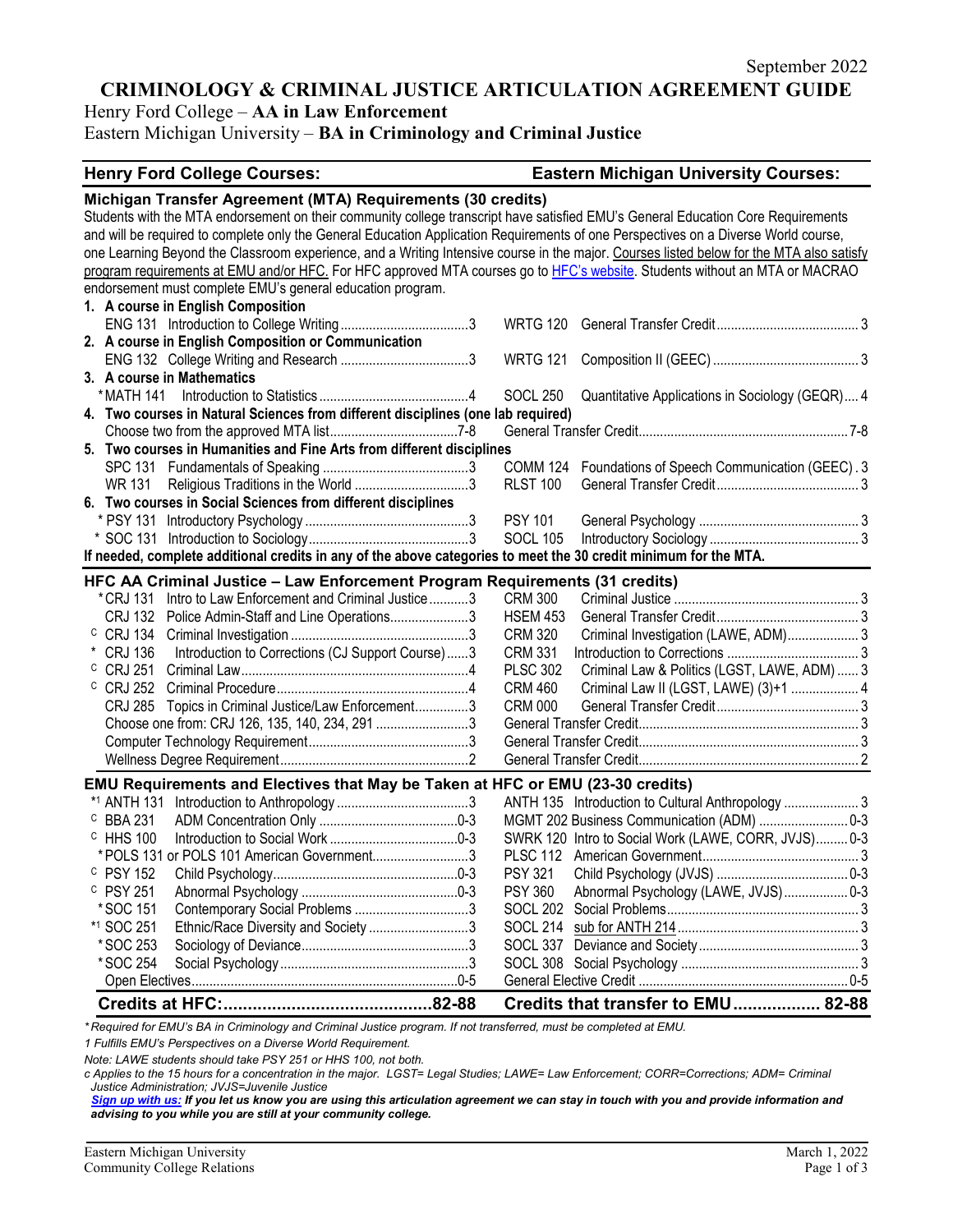# **CRIMINOLOGY & CRIMINAL JUSTICE ARTICULATION AGREEMENT GUIDE**

Henry Ford College – **AA in Law Enforcement** Eastern Michigan University – **BA in Criminology and Criminal Justice**

### **Completion of the BA in Criminology & Criminal Justice**

| <b>Major Requirements</b> | (33-39 credits) |
|---------------------------|-----------------|
|                           |                 |

#### **Criminology and Criminal Justice Courses (21 credits)**

| <b>CRM 301</b>                      |                                            |  |
|-------------------------------------|--------------------------------------------|--|
| <b>CRM 338</b>                      |                                            |  |
| <b>CRM 354</b>                      |                                            |  |
| <b>CRM 362</b>                      | Ethics for Criminal Justice Professionals3 |  |
| <b>CRM 370</b>                      |                                            |  |
| <b>CRM 431</b>                      |                                            |  |
| <b>CRM 447W</b>                     | Senior Seminar in Criminology3             |  |
| <b>Research Methods (3 credits)</b> |                                            |  |
|                                     | SOCL 304 Methods in Sociological Research3 |  |

#### **Sociology/Anthropology Courses (3 credits)**

### **Concentration Requirements**

Select one (1) concentration from the following five (5) concentrations. A concentration requires a total of **15 credits**. If the concentration courses listed in the guide are not taken at HFC, students must choose courses from the appropriate concentration lists in the catalog at EMU to meet the 15 credits.

#### **Legal Studies (LGST)**

| AFC 441 Law in the African American Experience (3)          |  |
|-------------------------------------------------------------|--|
| ANTH 330 Anthropology of Law and Politics (3)               |  |
| CRM 222 Pornography and Crime (3)                           |  |
| CRM 229 Green Criminology (3)                               |  |
| CRM 263 Crime and Technology (3)                            |  |
| CRM 277/278/279/377/378/379 Special Topics (1-3)            |  |
| CRM 321 Cooperation and Conflict in Society (3)             |  |
| CRM 488L4/489L4 Internship in Crim & Crim Justice (3)       |  |
| PHIL 355W Philosophy of Law (3)                             |  |
| PLSC 302 Criminal Law and Politics (3)                      |  |
| PLSC 312 Constitutional Law: Institutions and Process (3)   |  |
| PLSC 313 Constitutional Law: Civil Rights and Liberties (3) |  |
| PLSC 317 Constitutional Law: Criminal Due Process (3)       |  |
| PLSC 364 Legislative Process (3)                            |  |
| PLSC 385 Judicial Process and Behavior (3)                  |  |

#### **Law Enforcement (LAWE)**

 CRM 432 Police Organizations ........................................... 3 Choose three credits from the following LAWE group A list . 3 CRM 222 Pornography and Crime (3) CRM 263 Crime and Technology (3) CRM 321 Cooperation & Conflict in Society (3) CRM 412 Law and Society (3) CRM 488L4/489L4 Field Internship in Criminology (3)

*HFC courses that apply to this requirement: HHS 100 or PSY 251*

#### **Corrections (CORR)**

| CRM 331 |                                                        |  |
|---------|--------------------------------------------------------|--|
|         |                                                        |  |
|         |                                                        |  |
|         | ANTH 330 Anthropology of Law and Politics (3)          |  |
|         | COMM 357 Interviewing as Communication (3)             |  |
|         | CRM 222 Pornography and Crime (3)                      |  |
|         | CRM 229 Green Criminology (3)                          |  |
|         | CRM 263 Crime and Technology (3)                       |  |
|         | CRM 277/278/279/377/378/379 Special Topics             |  |
|         | CRM 412 Law and Society (3)                            |  |
|         | CRM 420 Drugs, Crime and Criminal Justice (3)          |  |
|         | CRM 488L4/489L4 Field Internship in Criminology (3)    |  |
|         | PSY 340 Perspectives on Prejudice & Discrimination (3) |  |
|         |                                                        |  |

*HFC courses that apply to this requirement: HHS 100*

#### **Criminal Justice Administration (ADM)**

*HFC courses that apply to this requirement: BBA 231, CRJ 134, CRJ 251* 

#### **Juvenile Justice (JVJS)**

*HFC courses that apply to this requirement: HHS 100, PSY 152, PSY 251,* 

#### **LBC Requirement**

Students must complete one Learning Beyond the Classroom course or noncredit experience offered by EMU. Consult your advisor for options, including CRM 488L4 and CRM 489L4.